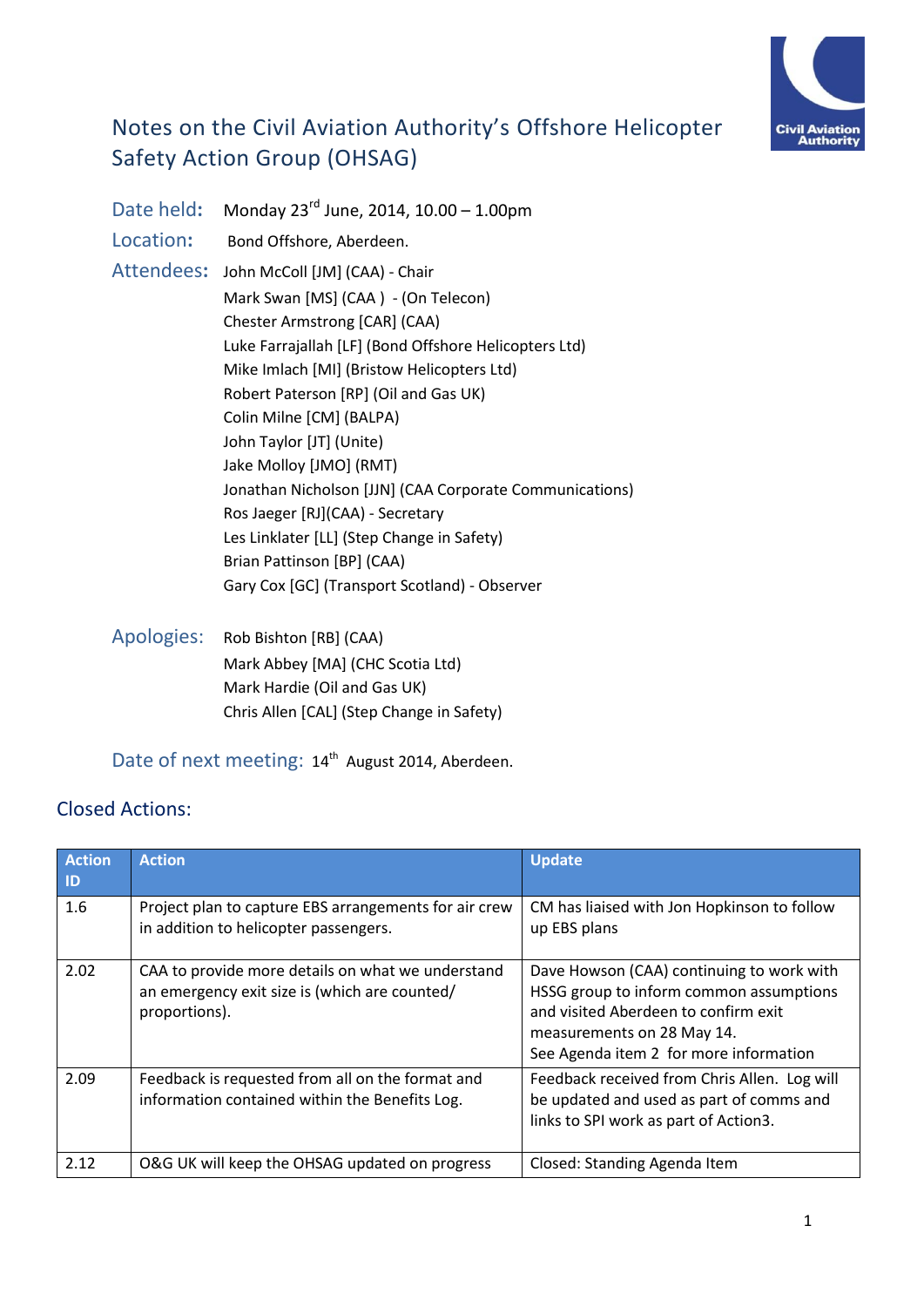| 2.13 | RJ to send Issue log template to OHSAG members.                                                                          | Complete.                                                                                                    |
|------|--------------------------------------------------------------------------------------------------------------------------|--------------------------------------------------------------------------------------------------------------|
| 2.14 | All members to provide Ros with any suggested input<br>to the issues log.                                                | See Agenda Item 6                                                                                            |
| 2.16 | JJN to provide JM with information that can be<br>included in the T-Shack                                                | Closed. Step Change completed Comms.                                                                         |
| 3.1  | Formulate a plan on ditching performance / sea state<br>limitations for the full range of North Sea helicopter<br>types. | See Agenda item 2.<br>This will link to the development of the EASA<br>proposed Airworthiness Directive (AD) |
| 3.2  | Robert Paterson / ASTG : to liaise with the Met Office<br>re wave height data                                            | Had a meeting with the Met office. See notes<br>in minutes for more details.                                 |
| 3.3  | CM to liaise with Jon Hopkinson and report back to<br>the next OHSAG re aircrew EBS.                                     | Completed.                                                                                                   |
| 3.4  | CAR to follow up with JOR to ensure integration of<br>effort toward common objectives of CAP 1145.                       | First meeting held. Will link up further<br>through the sub group. Has asked for a ToR<br>from the JOR       |

# Ongoing and New Actions:

| <b>Action</b><br>ID | <b>Owner</b>            | <b>Action</b>                                                                                                                                                                                                          |
|---------------------|-------------------------|------------------------------------------------------------------------------------------------------------------------------------------------------------------------------------------------------------------------|
| 2.07                | Colin Milne             | CM to write to MS regarding stated Airprox incident.<br><b>Update: Ongoing</b>                                                                                                                                         |
| 2.1                 | CAA                     | CAA to investigate what could be done to influence EASA regarding consistency of<br>training.                                                                                                                          |
| 2.11                | Helicopter<br>operators | Present progress on recommendations from the JOR at the July OHSAG.                                                                                                                                                    |
| 2.17                | CAA- JJN                | JJN in conjunction with Step Change to issue a communications plan to the OHSAG.<br>Update: JJN to forward protocol document to OHSAG members.                                                                         |
| 4.1                 | Jonathan<br>Nicholson   | Action: JJN to write Key Comms messages of OHSAG meeting and send to all for<br>review before passing to communications departments<br>Update 25/6/14: Complete                                                        |
| 4.2                 | John McColl             | Should this issue re EASA label for the life jacket not be resolved soon, JM to ask<br>Massimo at EASA if there is something he can do to speed things up.                                                             |
| 4.3                 | Chester<br>Armstrong    | CM requested whether there is a time period that can be referred to in the SD<br>regarding the wave height as currently BALPA pilots uses a 20 minute window to<br>make judgements.                                    |
| 4.4                 | Ros Jaeger              | It was requested that Dave Howson give a presentation to the OHSAG at the next<br>meeting to give an update on progress against the passenger size (A9) action.<br>Update 25/6/14: Complete. DH will present in August |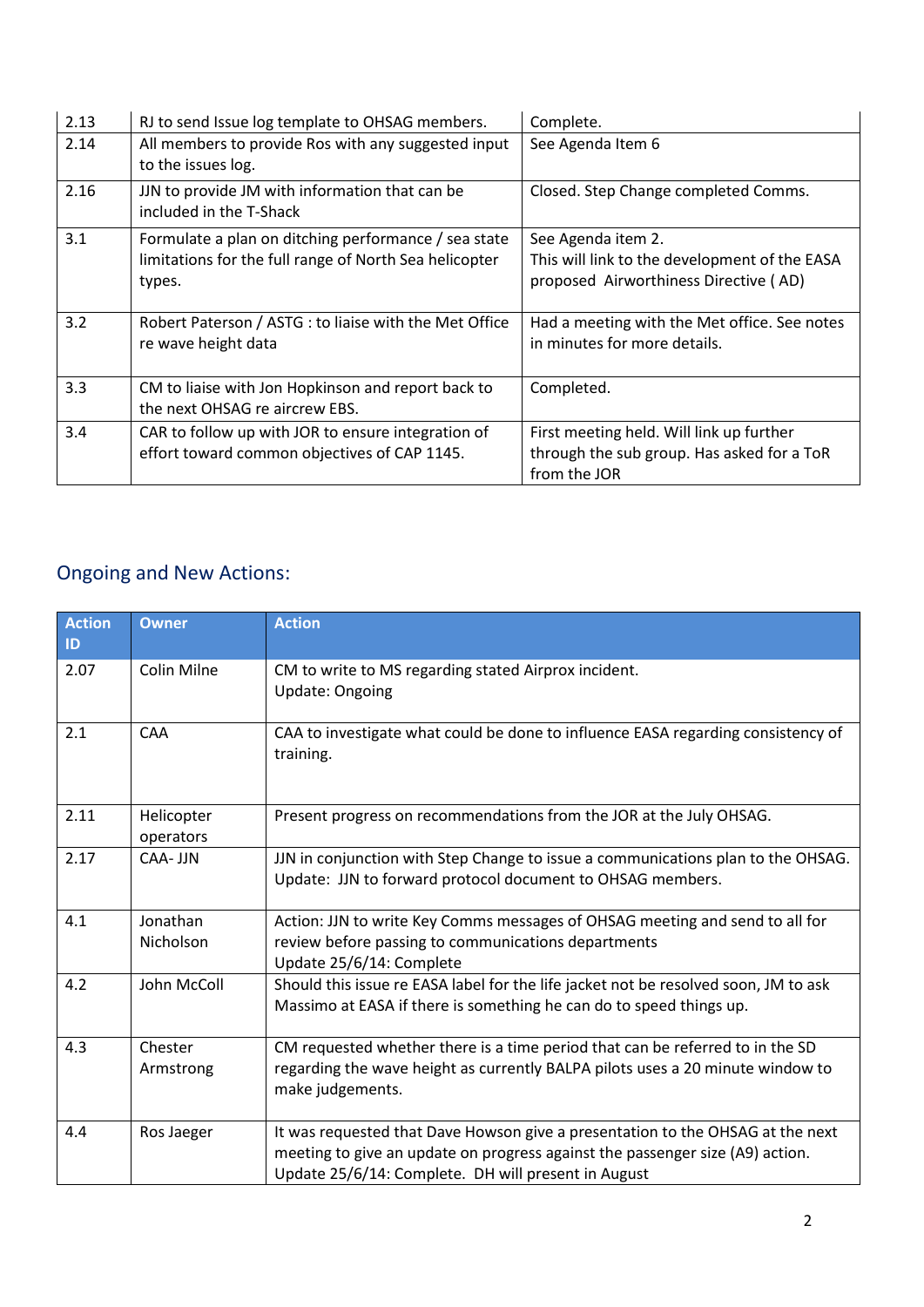| 4.5 | Ros Jaeger            | CAA to provide a brief at the next OHSAG as to the key issues highlighted and<br>outcome of the SMS symposium.                                                                                                                                                                                   |
|-----|-----------------------|--------------------------------------------------------------------------------------------------------------------------------------------------------------------------------------------------------------------------------------------------------------------------------------------------|
| 4.6 | Ros Jaeger            | RJ (on behalf of MS) to lead in collation of information in order to write a "6<br>months on" update. (PMN: There was an action in the subgroup which was a way<br>of collating all the progress against actions so we will use this as a vehicle to get<br>updates in order to write the piece) |
| 4.7 | <b>Robert Bishton</b> | RB to set up a meeting with O&G UK, the technical experts and unions to move<br>forward on the NUI & related helideck issue. It was suggested that the 21 <sup>st</sup> July<br>could be a suitable date as the OHSAG meeting is now moved.                                                      |

## Notes from the meeting

#### **1. Review actions from previous meeting**

#### Communications

JJN has agreed a comms protocol with the communications POC for all represented the OHSAG. The feedback from the Comms people was that they did not want a central comms plan but that they would take the high level messages and agree to publicise and share upcoming events/media (e.g. BBC).

LF highlighted that this is not what was agreed by the OHSAG. Reinstated that communications were vital, especially as there is still a lot of concern from the workforce about passenger size and that we had agreed the formal minutes and the key comms (in a readable /understandable way for all) would be an output of each meeting. MS agreed with Luke - formal record of agreed messages (exec summary) should go out after each mtg.

#### **Action: JJN to forward protocol document to OHSAG members.**

**Action: JJN to write Key Comms messages of OHSAG meeting and send to all for review before passing to communications departments**

#### Met Office/ Significant Wave Height

RP Had a meeting with the Met office. There is a concern that sig wave height is too simplistic a measure and that steepness could be better, plus the difference between waves and swell. The Met office has an ongoing project looking at wave characterisation issues.

#### **2. Review CAA progress against actions**

#### EBS (A8,10)

PSTASS certification:

- There are no outstanding technical issues with PSTASS
- Will not need EASA approvals prior to CAA approving PSTASS
- Survitec still need to complete their documentation to a minimum standard and the target is for the end of June.

The EASA lifejacket labelling issue remains open and if not resolved by 30 June will delay production. **Action: Should this issue re EASA label for the life jacket not be resolved soon, JM to ask Massimo at**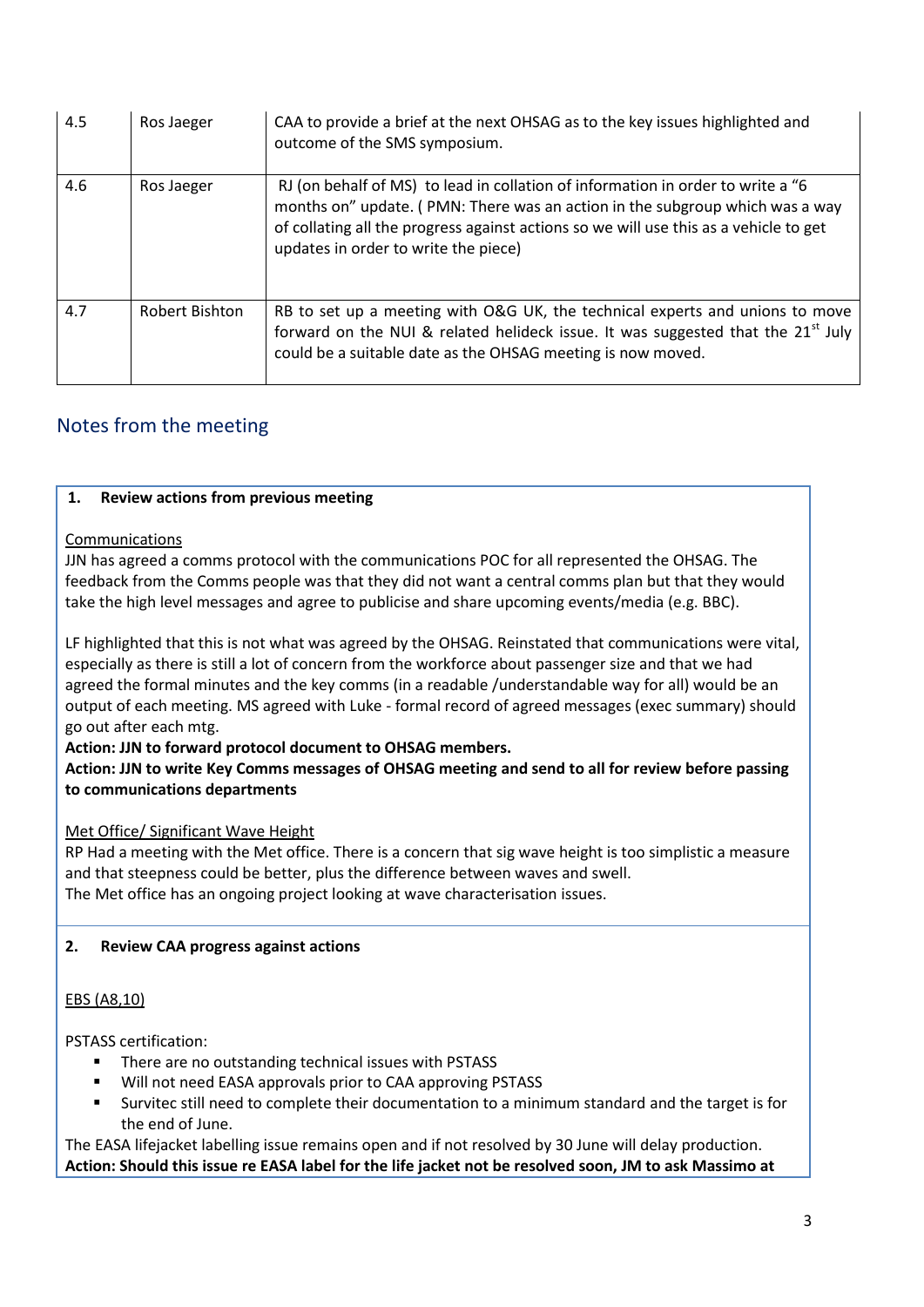#### **EASA if there is something he can do to speed things up.**

Airworthiness

- A31: The Maintenance Standards workshop with BA was successful with feedback that all attending benefited. JM will propose a way forward at the sub group. There are 4 workstreams that look useful to be taken forward. These are mix of Rotary and fixed wing as benefits of addressing both together. The A31 Project Teams proposed are
	- 1. Improving Supervision & Production Planning
	- 2. Implementing a Safety Culture & ensuring Engineer Responsibility
	- 3. Improving the effectiveness and adoption of Procedures / Processes / Task Cards
	- 4. Improving Competency assessment / Training & Induction
- A29: Strip Reports: Operators requested to provide maintenance provider contact details. Meeting held with Heli-one who are the CHC Scotia provider. Follow up meetings to occur with other operator's manufactures as we get their details.
- A27: Audits focussing on Vibration Health Monitoring (VHM) have been carried out at all three Aberdeen based operator and findings have been issued.
- R20 Fire Warnings. EASA have conducted a review and some modifications have been made to aircraft

#### **Safety Directives**

**.** 

A5,A7:  $1^{st}$  June Directive has been issued (sig wave height, arming /disarming) and the CAA are gathering feedback on any issues occurring

**Action: CM requested that the definition of significant wave height at SD-2014/001 Annex 1 Para 7c be amended to read "...the largest of the waves present during any 20 minute period". This would conform to the timespan used when reporting deck motion of vessels in the Helideck Limitations List Part C definitions.**

A6: Certified sea state Ditching

EASA have issued a Proposed Airworthiness Directive (PAD) requiring that the demonstrated ditching performance of the rotorcraft to be included in the limitations section of the Flight Manual (RFM). The PAD is applicable to helicopters manufactured in Europe. EASA are lookgin for options for non-European helicopters and are talking to the FAA and Canadians.

The industry has been advised that CAA will not be down-grading the demonstrated sea keeping performance claimed by the manufacturer of any helicopter. This formed a suggestion for a conservative approach in the text of CAP 1145, but **was not included** in the wording of the Action (A6). CAA has offered to assist EASA with any review of demonstration of compliance test reports.

A9: Passenger Size

Dave Howson (CAA) ` visited Aberdeen on 28 May and, together with Alan Combe (BP and Step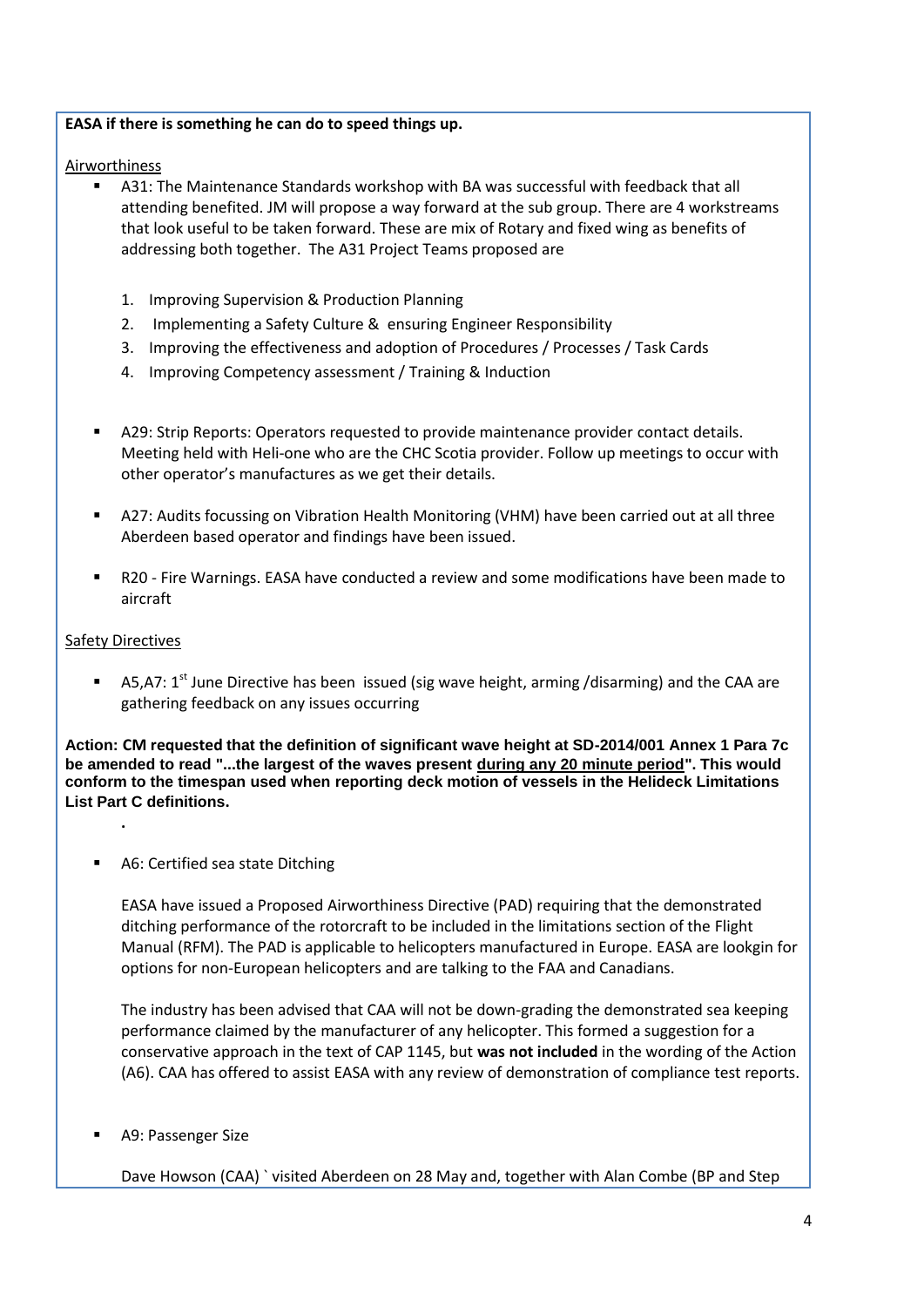Change), reviewed a number of helicopter types (AS332L & L2, EC225 and Sikorsky S92) in respect of window size and cabin configurations. In particular, the push-out window emergency exit sizes were measured in terms of the available aperture remaining following operation of the exit (height, width and diagonal between corner radii).

The next step is for Dave to visit Norwich to repeat the exercise on the S76, AW139, EC155 and AS365 during the second half of July and will liaise with Dave Waters of Perenco (and Step Change) who has expressed a keen interest.

Dave has met with Graham Furnace of Robert Gordon University (RGU), together with Jade Crotty of ConocoPhillips at the OGUK offices in Aberdeen. Data on bi-deltoid (shoulder width) and chestmeasurements have been requested as it would appear that the bi-deltoid 'yard-stick' remains the best option.

There was a lot of discussion in the group regarding this issue as it is the number one topic of concern among the workforce. Included in the discussion were questions around the different type of seating configuration and the need to be careful regarding mixed messages. MS reiterated that there are lots of options to be considered.

#### **Action: It was requested that Dave Howson give a presentation to the OHSAG at the next meeting to give an update on progress against the passenger size (A9) action.**

Note: the key message on this subject is:

"The group was very conscious of ongoing workforce concerns over plans to prevent helicopter operators carrying passengers whose body size means they couldn't escape through push-out window exits in an emergency. The change, which is not due to take effect until 1 April 2015, is to ensure that everyone onboard can escape in the event of a helicopter capsizing after a ditching or water impact.

Work to analyse helicopter exits across the offshore fleet and the ongoing research into passenger size remains a priority.

OHSAG has said that the introduction of the requirement will be sensibly managed. The Group's aim is that no one loses their job as a result of the change and there are many options to be explored around the implementation of the requirement."

#### SMS Symposium (A11)

- The Symposium is on the 2nd July , Thistle Hotel, Aberdeen. There has been an issue regarding quality and availably of data (ASRs etc.) to analyse prior to symposium. More data has been promised by Operators so we are hoping ot received this ASAP.
- PMN: RJ requests that Accountable Managers promote attendance by their teams at the event as we are still waiting for confirmation of all attendee names from the Safety Managers.

#### **Action: CAA to provide a brief at the next OHSAG as to the key issues highlighted and outcome of the SMS symposium.**

#### Pilot Performance

 A16/17: The CAA held a Senior Examiner seminar in ABZ attended by senior examiners and the Crew Training Post holders (CTPH) from all 3 offshore companies. This was an opportunity to standardise around the current requirements but also to openly discuss matters affecting both training and testing programmes. All CTPHs agreed to assess their recurrent AOC training programmes and ATO syllabi so that pilots are given the opportunity to conduct appropriate manual instrument flying exercises. The CAA has also reviewed the current Ops Manual entries to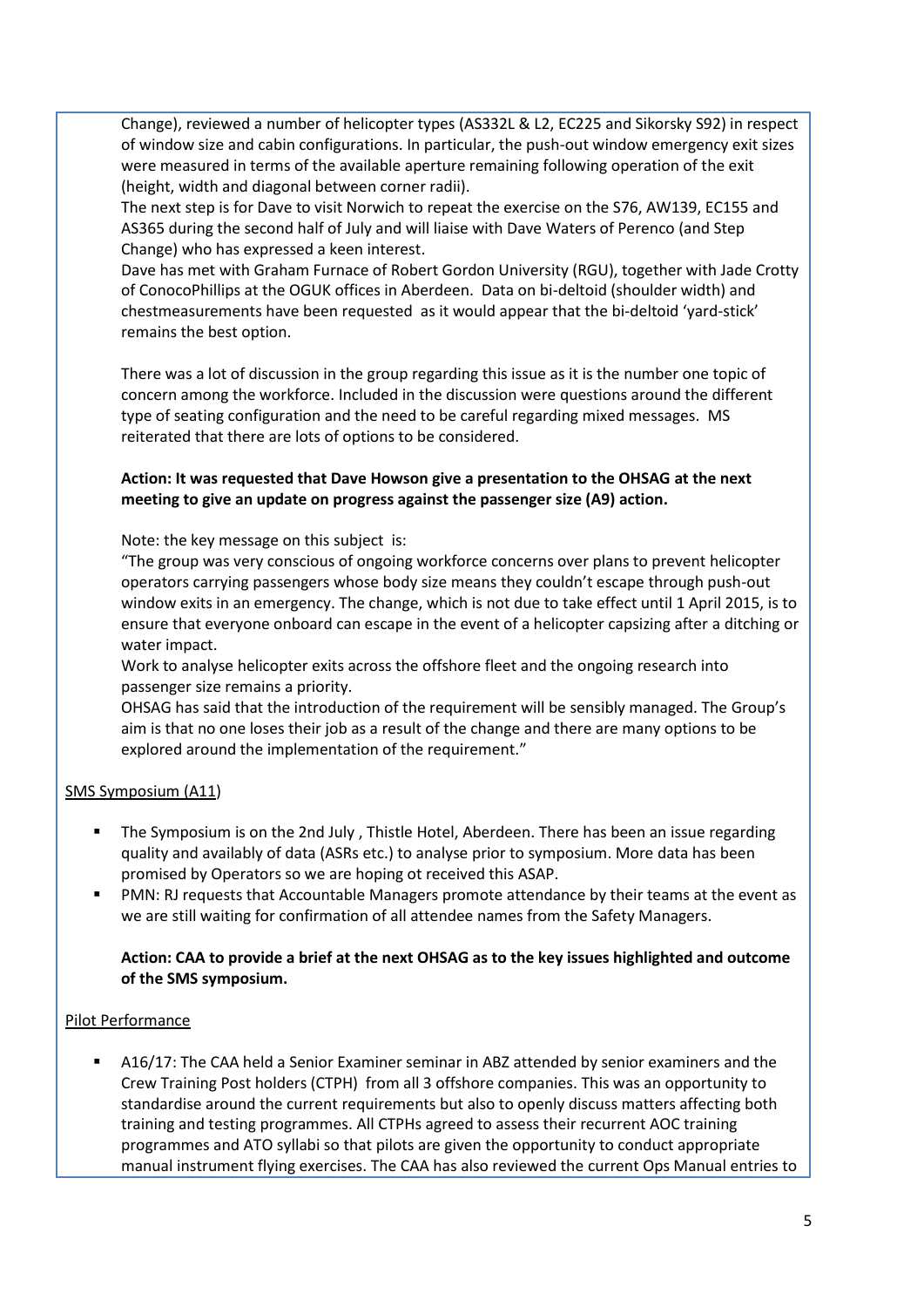ascertain any shortfall with Post holders being made aware.

- The CAA has submitted an Alt MOC to EASA in support of an alternative to the SFI training as detailed in Part FCL which was raised ahead of the review. We are currently awaiting a response from EASA. In the meantime, the future role of CAA oversight of industry training and checking is actively being discussed so that the correct emphasis to standards is addressed.
- A CAA examiner seminar is scheduled in July which will address changes required to the internal report form (TS10) so that any trends are captured and acted upon *(A20 The CAA will amend its examiner assessment protocols (CAA Standards Document 24) to require specific 'de-identified' candidate performance indicators so that any trends in common failings are visible for proactive attention)* The CAA has also drafted an Information Notice entitled "The maintenance of training records" for publication in which guidance is given to instructors to ensure that records appropriately capture the training needs for student pilots.

#### **3. Report on EASA progress against recommendations**

JM and BP reported that EASA are moving ahead with their actions and that the CAA had met with them to review the recommendations in detail. There is a key focus on the reliability issues.

#### 4: **Review helicopter operators' progress against recommendations**

LF stated that for operators, they were progressing against actions and that the work they were doing was concentrating on keeping helicopters in the air rather than focussing on survivability issues. Colin Milne commented that his recent Operator Proficiency Check, was particularly good and an improvement form the last time he completed it.

All agreed that the work on prevention of accidents was where the focus and messages coming from the OHSAG should be.

JM said he was happy to take an action to do bow tie on where the actions and recommendations sat. LL said they had already completed this showing that the large majority were on the prevention "side" of the bowtie.

JT suggested that a 6 monthly update from the chair should be published which shows the improvements /benefits already made by the CAA, Operators, EASA, O&G UK, Step Change and the OEMS.

**Action: RJ (on behalf of MS) to lead in collation of information in order to write a "6 months on" update.** ( PMN: There was an action in the subgroup which was a way of collating all the progress against actions so we will use this as a vehicle to get updates in order to write the piece)

RP also commented that their business breakfasts were also a good vehicle to get messages to the workforce ( 600+ attend) and that he has invited MS,

#### **5: Review O&G industry progress against recommendations**

NUIs and Sub Size helidecks

Although the recommendation for having FFS in place at NUIs has been moved to April 2015, this is still an issue for industry and that this also links to other helideck issues such as the sub1-D helidecks. MS said he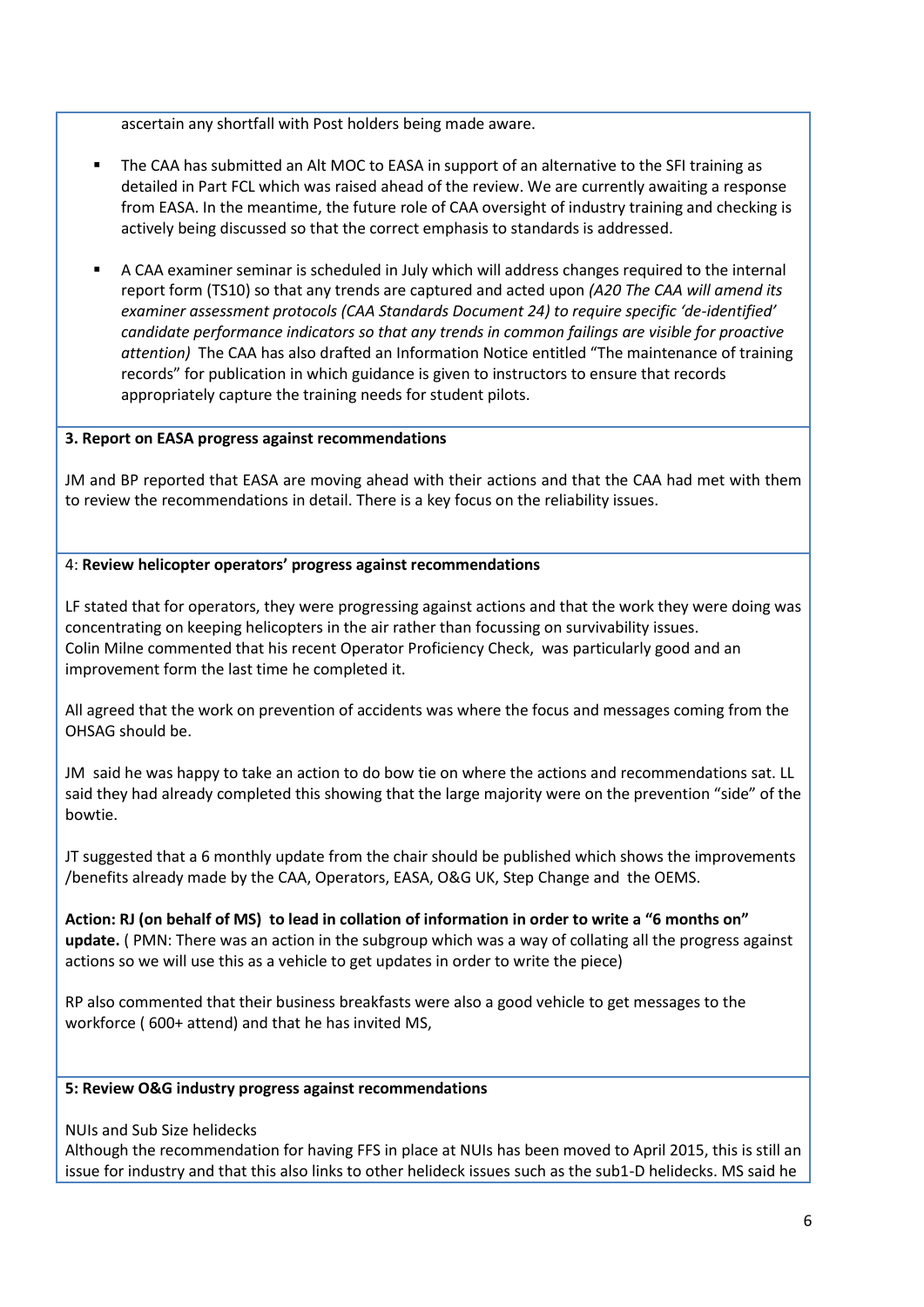has been in discussion with RB regarding this and they were looking at options. MS proposed a subgroup to look at this. JT noted that this issue has been discussed for years in OIAC where the unions are represented and MS said they would be welcome to join the meeting to finalise decisions on this issue. CM requested that BALPA be represented in discussions on NUIs and Sub Size helidecks by a Southern North Sea pilot.

**Action: RB to set up a meeting with O&G UK, the technical experts and unions to move forward on the NUI & related helideck issue. It was suggested that the 21st July could be a suitable date as the OHSAG meeting is now moved.** 

#### Audits

It was noted that the operators had not seen any improvements in the number of customer audits. There is an OGP meeting in August where this issue will be discussed ( common standards) as for many of the multinational companies, audit requirements are set internationally.

MS offered to chair a meeting regarding this, it was thought that this may be worthwhile after the August meetings.

#### **6: Review OHSAG issues log**

The issues log was updated with status changed to Amber for the passenger seating and ditching certification. NUI and Helideck issues were added to the Issues log at Amber.

#### **7: Make decisions on 'key asks' (e.g. support to a particular project**

None requested.

#### **8: Determine content to brief Government officials, stakeholder groups and the media**

Proposed content was net by JJN on 25/06/14

#### **9: AOB**

#### EBS Training:

LL: The OPITO standard on dry training (the minimum required at this stage) for the EBS is going live today.

#### Helideck Lighting

RP: The lighting on decks study (how to fix the lights to the helideck) has been concluded and Oil & Gas UK has written to all installation operating companies outlining the actions required, together with a list of current suppliers The industry will now undertaking deck surveys with a view tofitting the lighting. Step Change will be monitoring progress with lighting implementation.

CAR commented on how this is great progress and excellent work.

CM **requested that pilots be kept informed of progress. He** commented that a few years ago there was a change to **policy on positioning of aiming circles on helidecks which pilots had not been informed of. This lack of information had contributed to a tail rotor striking a whip aerial on a semi-sub.**

It was highlighted that this lighting work is an improvement to safety and does not involve any changes for the pilot.

JMO raised an issue regarding moving helidecks that he is dealing with at the moment in a disciplinary. CM and JMO agreed to talk off line regarding the matter.